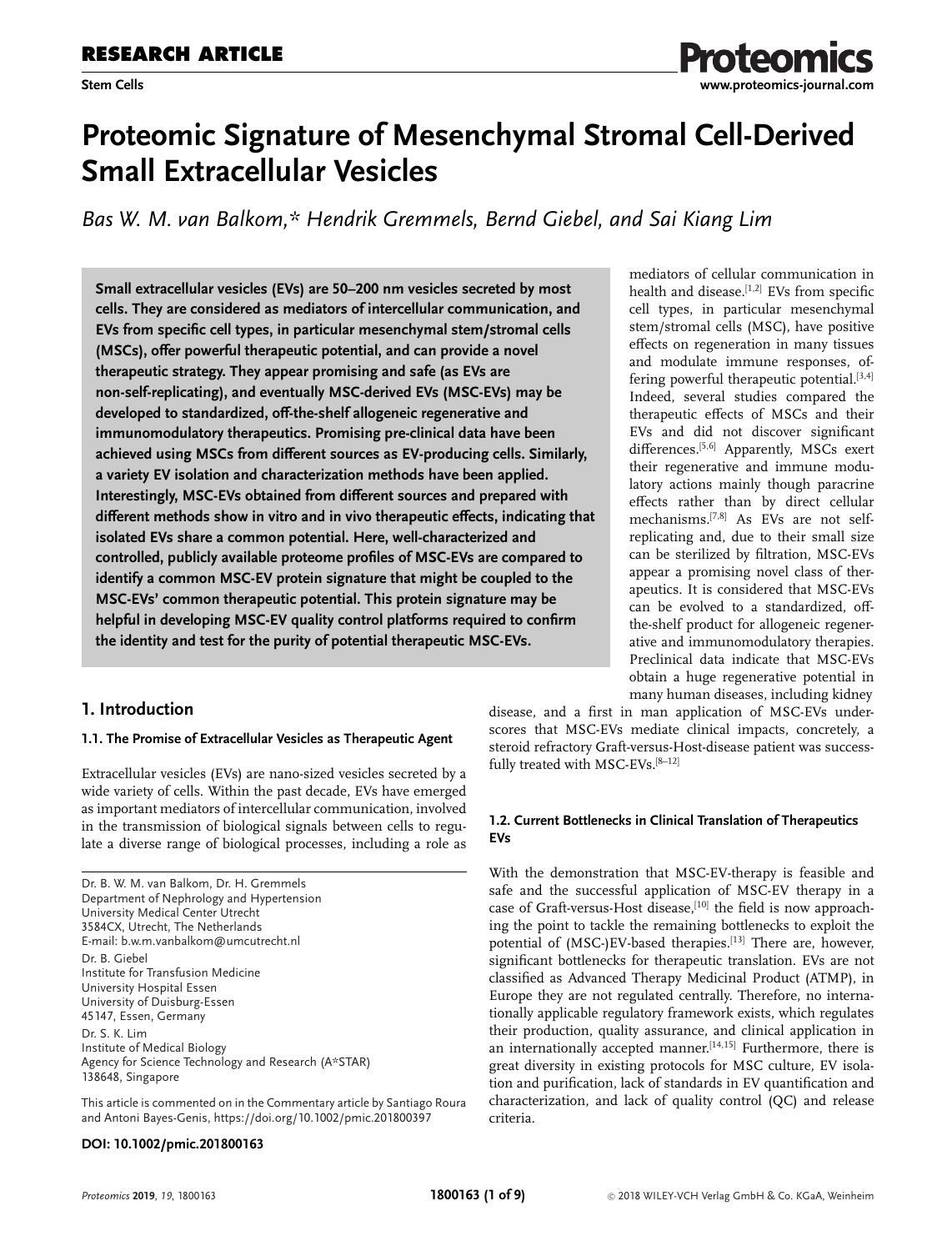**CIENCE NEWS** 

#### **1.3. Heterogeneity of Therapeutic MSC-EV**

The great heterogeneity of the origin of MSCs, their culture conditions, the way MSC-EV-containing supernatants are harvested, enriched, and characterized forms an important hurdle between the promising pre-clinical data and an eventual broad successful clinical application in the future, as it suggests that MSC-EV products of different research groups vary tremendously from each other<sup>[16]</sup> and overall standardization has to be implemented first. Concerning MSC standardization, guidelines for minimal criteria have been provided in a position paper by the International Society for Cellular Therapy (ISCT).<sup>[17]</sup> Similarly, the International Society for Extracellular Vesicles (ISEV) has formulated more general guidelines for the isolation and characterization of EVs.[18] Along with the use of proper controls to allow broad interpretation, the above guidelines are not restrictive, and allow much room for variation, for example in the source of MSCs and the isolation and characterization of EVs.

#### **1.4. Unique Characteristics of MSC-EV: A Protein Signature?**

Despite the variability in the MSC-EV production processes and the different therapeutic areas, MSC-EV literature shows great consensus regarding the clinical effects of investigates MSC-EV samples. Hence, it can be speculated that there are common activities in all reported MSC-EV samples, which might be reflected by a common protein signature, found in all samples. We hypothesized that, in line with the surface markers defined for  $MSCs$ ,  $^{[17]}$ a specific set of proteins could be identified to define MSC-EV preparations as a unique EV entity derived from MSCs. Such a signature might be valuable to improve the characterization of MSC-EV samples and help to standardize the MSC-EV QC platforms. Being interested in translating MSC-EVs into the clinics, we explored the published proteomics datasets of MSC-EVs for such putative protein signatures. By comparison proteome profiles of EVs from other cell sources, we could indeed define a protein signature common to most published MSC-EVs samples. Furthermore, we identified proteins whose presence is related to the tissue source the MSCs were raised from. Last but not least we stress the identified signature by analyzing non-human MSC-EV samples.

# **2. Experimental Section**

#### **2.1. Literature Search and Selection**

To identify publically available proteomics datasets of MSC-EVs, PubMed was searched using the following search string: (msc OR (mesenchymal AND (stem OR stromal))) AND (exosom\* OR microvesic\* OR vesicle\*) AND proteom\*. This search (executed May 2018) yielded 59 matches. These hits were curated individually to identify studies including a proteomic analysis of MSC-EV, leaving 18 papers for further follow-up. From these 18 publications, datasets from ten were found suitable for inclusion in our analysis. Reasons for not including datasets and accompanying papers at this stage were the use of porcine (2x) or rat (2x) MSC,

### **Significance Statement**

We compared public available protein profiles of MSC-EVs with proteome profiles of non-MSC-EV samples. Although there is a huge diversity in MSC sources and the methods of how MSC-EV were prepared, an MSC-EV specific protein signature has been identified. In addition, we identified 22 proteins which were exclusively found in profiles of BM-derived MSC-EVs but not in MSC-EV samples of non-BM-MSCs. The collection of the identified proteins should provide a helpful tool to improve the standardization of MSC-EV quality control analyses and might help to unravel potential mode of actions of corresponding EVs.

insufficient description of MSC characterization (2x), a repeated analysis of a published dataset (1x), and use of a protein-array instead of an LC-MS/MS approach (1x).

#### **2.2. Data Analysis**

Proteomic data for each selected publication were retrieved (from table or supplementary data files), IDs were converted to Gene Names and duplicates were removed. Next, all ID lists were combined in a single file and occurrences for each ID were counted. The same approach was used for the analysis of non-MSC EV datasets and proteomic datasets of MSC and other cells. Gene Ontology (GO) enrichment analysis for functional pathways was performed using GOrilla,<sup>[19]</sup> and protein–protein interactions were analyzed using STRING.[20] For the STRING analysis, the parameter "required confidence" was set to "low."

# **3. Results**

#### **3.1. MSC-EV Proteomics Dataset Selection**

Aiming at inclusion of as many MSC-EV proteomics datasets as possible, our search string, *(msc OR (mesenchymal AND (stem proteom\**, was very broad, with the risk of many false positives.<br>Indeed, manual curation of the 59 PubMed hits revealed that Indeed, manual curation of the 59 PubMed hits revealed that 41 did not contain novel proteomics data on MSC-EV, leaving 18 publications for further in-depth inspection. Only publications containing a complete LC-MS/MS based dataset on wellcharacterized human MSC-derived vesicles were included, and data from manuscripts describing porcine (2x) or rat (2x) MSC, with insufficient description of MSC characterization (2x), a repeated analysis of a published dataset (1x) and use of a proteinarray instead of an LC-MS/MS approach (1x) were excluded.<sup>[21-26]</sup> Finally, from the initially selected 18 publications, datasets from 10 were found suitable for inclusion in our analysis.<sup>[26–39]</sup>

Between the ten selected articles and appending datasets there is diversity regarding the source, including bone marrow, embryonic stem cells, adipose tissue, and umbilical cord (**Table 1**). Also EV harvesting times, varying from 24 h to seven days, and isolation protocols vary considerably between the different groups, and include filtration, centrifugation,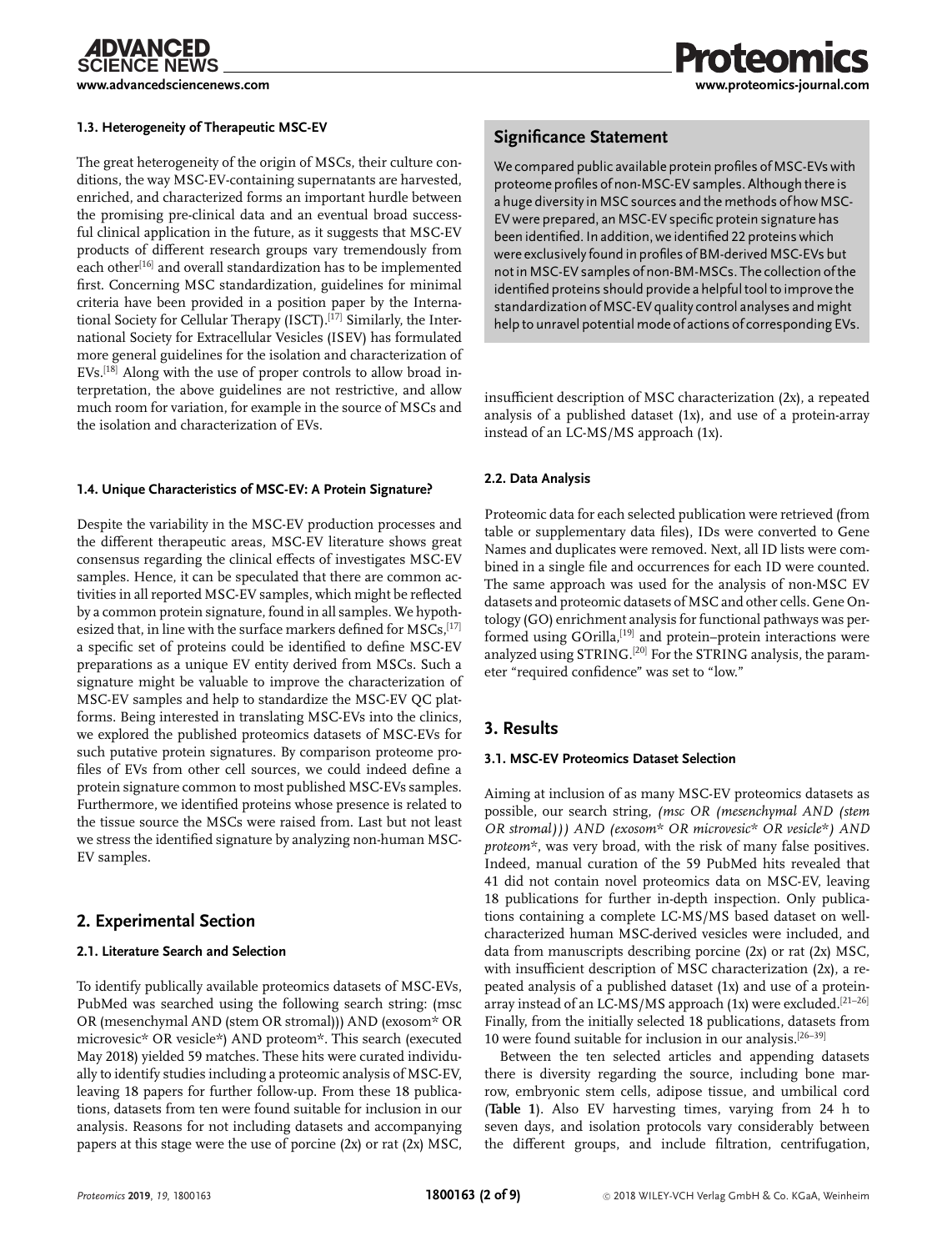**[www.advancedsciencenews.com](http://www.advancedsciencenews.com) [www.proteomics-journal.com](http://www.proteomics-journal.com)**

**Table 1.** MCS characteristics. Differentiation: Black: Positive; Cross: negative; White: not analyzed. Markers: White: positive marker, not detected; Black: positive or negative marker, detected; Cross: negative marker not detected; ESC: Embryonic Stem Cells; PL: Placenta; BM: bone marrow; Umb: Umbillical cord; AT: Adipose Tissue; AD: Adipogenic; OS: Osteogenic; CH: chondrogenic.



**Table 2.** EV isolation and characteristics ESC: Embryonic Stem Cells; TFF: Tangential Flow Filtration; HPLC: High pressure liquid chromatography; (seq) UC: (sequential) Ultracentrifugation Umb: Umbilical cord; SG:sucrose gradient; mod: modular size; NTA: Nanoparticle tracking analysis; EM: Electron microscopy; WB: Western Blot.

| Study                          | MSC source         | Harvest | Isolation                         | Size [nm] | NTA | EM. | SG | <b>WB</b>                     | # Proteins |
|--------------------------------|--------------------|---------|-----------------------------------|-----------|-----|-----|----|-------------------------------|------------|
| Lai, 2012 <sup>[25]</sup>      | <b>ESC</b>         | 72 h    | TFF-HPLC-filter                   | 110-130   |     |     |    | CD9, CD63, CD81, CD59         | 766        |
| Salomon, 2013 <sup>[26]</sup>  | PL chorionic villi | 48 h    | UC (12K-filter-100K)              | 40-100    |     | Y   |    | CD9, CD63, CD81               | 394        |
| Kim, 2012 <sup>[27]</sup>      | BM                 | 24 h    | 100 kd filter-seg UC              | 50-200    |     | Y   |    | CD63, Hsp90, Galectin-1       | 662        |
| Lai, 2016 <sup>[28]</sup>      | ESC. immortalized  | 72 h    | TFF-HPLC-filter                   | 50-150    | Y   |     |    | CD9, CD81, Alix, Tsg101, CD59 | 987        |
| Zhang, 2016 <sup>[29]</sup>    | Umb                | 36 h    | UC: 10K-100K-filter               | 40-100    |     | Y   |    | CD9, CD81                     | 229        |
| Lee, $2016^{[30]}$             | AT                 | 48 h    | TFF-sucrose cushion 100K-optiprep | 50-200    |     | Y   |    | CD63, Hsp90, Galectin-1       | 2334       |
| Haraszti, 2016 <sup>[31]</sup> | <b>BM</b>          | 72 h    | UC (10k-filter-100k)              | 50-200    | Y   | Υ   |    | CD9, CD63, CD81, Tsg101       | 538        |
| Barile, 2018 <sup>[32]</sup>   | BM                 | 7 days  | UC (filter-10k-100k)              | 50-200    | Y   | Υ   |    | CD63, Alix, Tsg101            | 145        |
| Angulski, 2017 <sup>[33]</sup> | BM                 | 24 h    | UC (4K-100k)                      | 158 (mod) | Y   | Υ   |    | n/a                           | 783        |
| Anderson, 2016 <sup>[34]</sup> | <b>BM</b>          | 40 h    | UC (filter-1k-17k-120k)           | 50-200    |     | Y   |    | n/a                           | 2546       |

size exclusion chromatography, and combinations thereof (**Table 2**). For EV characterization, techniques include electron microscopy, nanoparticle tracking analysis, and immunoblotting for common EV marker proteins. Commonly, all reports share a characterization of MSCs in agreement the ISCT guidelines (Table 1), a detailed description of the EV isolation method and characterization of the isolated EV population used for proteomic analysis (Table 2).

#### **3.2. Proteomic Content of MSC-EV**

To obtain insight into the presence of typical EV-associated proteins and MSC-specific proteins in MSC-EV samples, published MSC-EV proteomic datasets were analyzed. For a global view of common EV-associated proteins in MSC-EV samples identified by LC-MS/MS proteomic approaches, occurrences ("present calls") for all reported protein IDs were cumulated and compared to the top-100 proteins commonly identified in EV samples according to the ExoCarta Exosomal Marker list.[40] Among the ten MSC-EV proteomic datasets, 134 proteins were detected in seven or more datasets and 60 were detected in eight or more datasets. Interestingly, NT5E (CD73) and ENG (CD105), two of the minimally required cell surface antigens for  $MSC^{[17]}$  were detected in seven out of ten, and THY1 (CD90), in eight out of ten datasets (**Table 3**). Please note that some datasets contain relatively low amounts of reported IDs  $(<500$ ), which can be explained by that fact that one datasets only reports quantified IDs,[33] and that for two other studies, the proteomics approach was limited to identifying only the relatively more abundant proteins.[27,30]

For the subsequent comparison with the "common" EV proteins, we considered the 134 proteins that were detected in at least seven datasets. As depicted in Table S1, Supporting Information, 59 proteins from the ExoCarta top-100 EV-associated proteins are represented in at least seven datasets. 75 proteins of the 134 common MSC-EV proteins, including CD73, CD105, and CD90, were not detected in the top-100 EV-associated proteins, leaving them as candidates for MSC-EV specific proteins. Notably, 26 of these proteins were detected in more than seven of the ten datasets being analyzed (Table S1, Supporting Information, shaded).

#### **3.3. Unique Proteome Signature for MSC-EV**

To obtain more insight into common, or maybe exclusive proteins in MSC-EV, 12 proteomics datasets representing EVs (compliant with Minimal Information for Studies on Extracellular Vesicles [MISEV] criteria) from a variety of non-MSC cells, including endothelial cells, epithelial cells, and cancer cells, <a>[41-46]</a> were grouped and analyzed in a similar manner, and proteins detected in at least nine datasets were compared with the ExoCarta top 100 EV proteins (Table S1, Supporting Information). The datasets for these proteins contained on average much more IDs than the MSC-EV datasets (1331 vs 938), and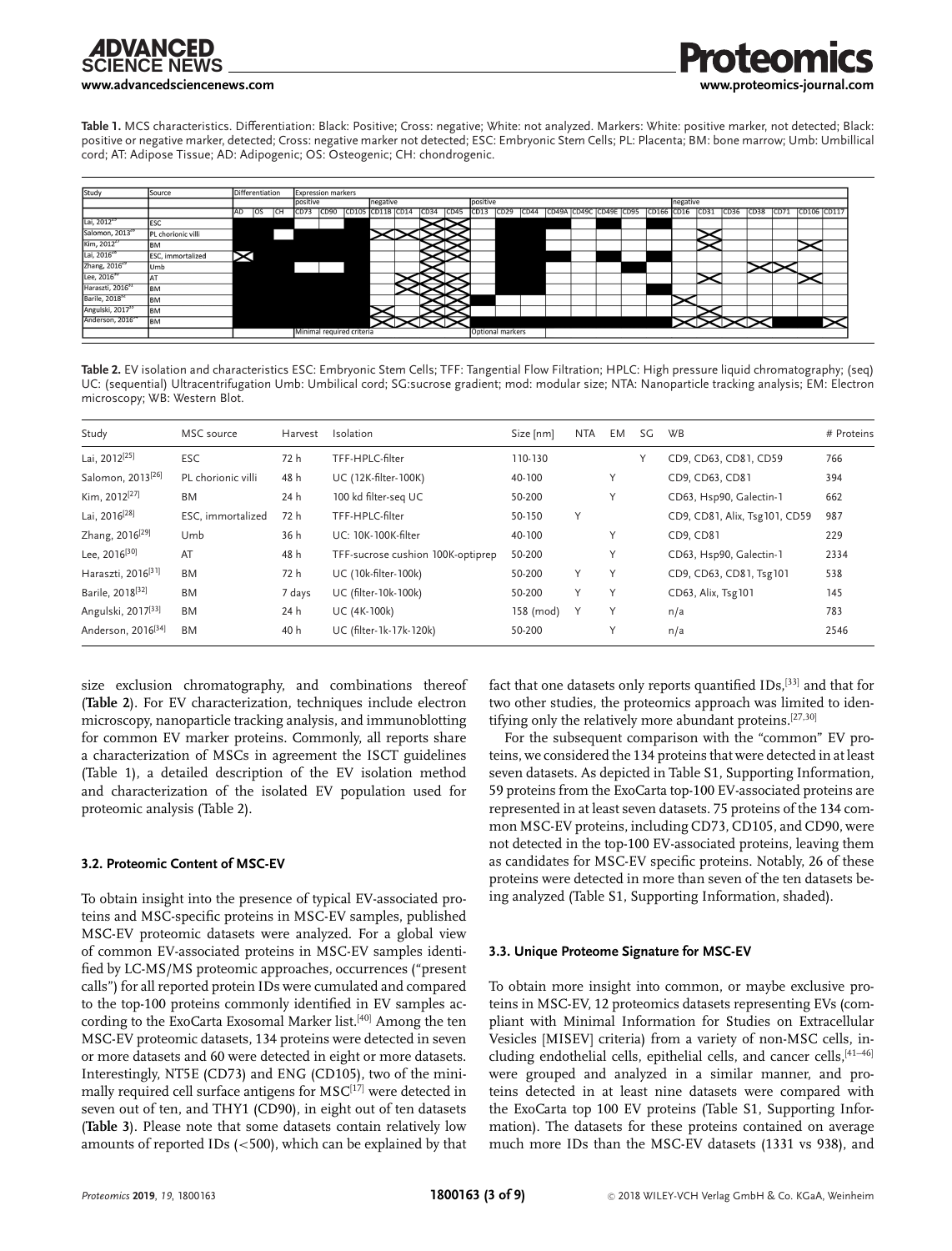**[www.advancedsciencenews.com](http://www.advancedsciencenews.com) [www.proteomics-journal.com](http://www.proteomics-journal.com)**

**Table 3.** MSC surface markers identified in MSC-EV proteomics datasets. White: positive marker, not detected; black: positive or negative marker, detected; cross: negative marker not detected ESC: Embryonic Stem Cells; PL: Placenta; BM: bone marrow; Umb: Umbilical cord; AT: Adipose Tissue; AD: Adipogenic; OS: Osteogenic; CH: chondrogenic.



correspondingly, the number of proteins detected in at least nine datasets (equivalent to at least seven datasets for the MSC-EV datasets) is 358, with 132 proteins being detected in at least ten different datasets. Notably, none of the proteins were detected in all 12 datasets.

A direct comparison of the combined MSC-EV- and non-MSC-EV datasets and the ExoCarta top-100 list was performed to identify unique MSC-EV proteins. Additional stringency was added by selecting only those proteins identified in at least 8 of the 10 MSC-EV datasets, and at least in 9 of the 12 non-MSC-EV datasets. **Table 4** summarizes the proteins which were detected in at least 8 of the 10 MSC-EV datasets but not nine or more non-MSC-EV datasets. Identified MSC-EV specific proteins include THY1 (CD90), one of the commonly used MSC markers. Incidentally, THY1 was one of three surface antigens found to distinguish MSC-EVs from EVs produced by K562 leukemic cell line.<sup>[47]</sup>

Collagens I and VI are well represented in MSC-EV samples compared to other EV samples, which reflects the GO-term enrichment analysis.[19] This analysis showed "GO:0030020: *extracellular matrix structural constituent conferring tensile strength*" as the most significantly enriched functional pathway (*p*-value  $1.26 \times 10^{-11}$ ) (**Figure 1**a), with most proteins closely interacting as demonstrated by the EMBL string<sup>[20]</sup> analysis (Figure 1b).

#### **3.4. Robustness of the Signature**

The protein signature identified based on selected publications has to be validated using external controls. For this, we made a comparison with additional human- and non-human (rat, pig) MSC-EV datasets that were not included in our initial analysis, allowing us to assess the robustness of the identified MSC-EV proteomic signature. Besides human MSC, also MSC, and their EVs from other species have been used for therapeutic approaches in various disease models. As such, proteomic profiles of EV from well-characterized porcine MSC[22,23] and rat MSC,[12,21] used in experimental kidney diseases and intracerebral hemorrhage, respectively, have been determined. As listed in Table S1, Supporting Information, 12 out of 15 proteins defined in the MSC-EV proteomic signature could be identified in rat adipose tissue-derived MSC-EV samples, and one proteomics analysis of porcine MSC-EVs identified all 15 MSC-EV specific proteins, with a second analysis only missing two of these 15

proteins. Also, a recently published proteomics analysis of EV from poorly characterized BM-derived MSC-EVs identified most of the signature proteins, only missing HBB.[24] With porcine models as the goal standard model for cardiovascular research, [48] it is important to note that, based on the two included porcine datasets, the MSC-EV proteome signature is highly conserved in pigs, underscoring the use of such models for translational research. Besides the identification of most hallmark proteins in all MSC-EV datasets, the presence of these proteins in non-MSC-EV samples was investigated to identify the uniqueness of these proteins for MSC-EV samples. As listed in Table 4c, most proteins could be detected in 0 (COL6A2, COL6A3), 1 (COL1A2, ACTN1, ANPEP, COL6A1, FLNB, FLNC, VAT1, VIM), or 2 (COL1A1, THY1) out of 12 of these datasets, with LRP1 (4x) and HBB (6x) as the most commonly detected proteins.

Apart from full proteomic characterization of MSC-EV samples, commercially available antibody-arrays to detect the presence of selected proteins had also been employed.<sup>[25,26]</sup> As detection of proteins is not unbiased, and depends on the selection of antibodies on the array, it may not be surprising that MSC-EV signature proteins are hardly detected in such experiments, as summarized in Table 4b.

#### **3.5. Different MSC Sources are Reflected in MSC-EV Protein Content**

It has been reported that MSC from different sources (BM, AT, UC, or hESC) display different functional properties being reflected in different molecular profiles.[49–51] Within the ten datasets used to establish the MSC-EV specific proteome signature, a sub-analysis comparing BM-derived  $(n = 5, 2868)$  proteins) versus non-BM-derived (UC, hESC, AT; *n* <sup>=</sup> 5, 3529) EV was performed. Between groups, 1468 proteins were detected in both groups, and 3433 proteins were detected in up to three datasets of each group. Interestingly, the BM-MSC-EV group contained 22 proteins represented in four out of the five datasets analyzed (**Figure 2**a). In contrast, in the other group not a single protein was represented in four or more of the corresponding datasets. GO-enrichment analysis (Figure 2b) reveals that BM-MSC-EV specific proteins are involved in cell adhesion (GO:0050839) and mediate integrin- and receptor-interactions (GO:0044877, GO:005102, GO:0005178).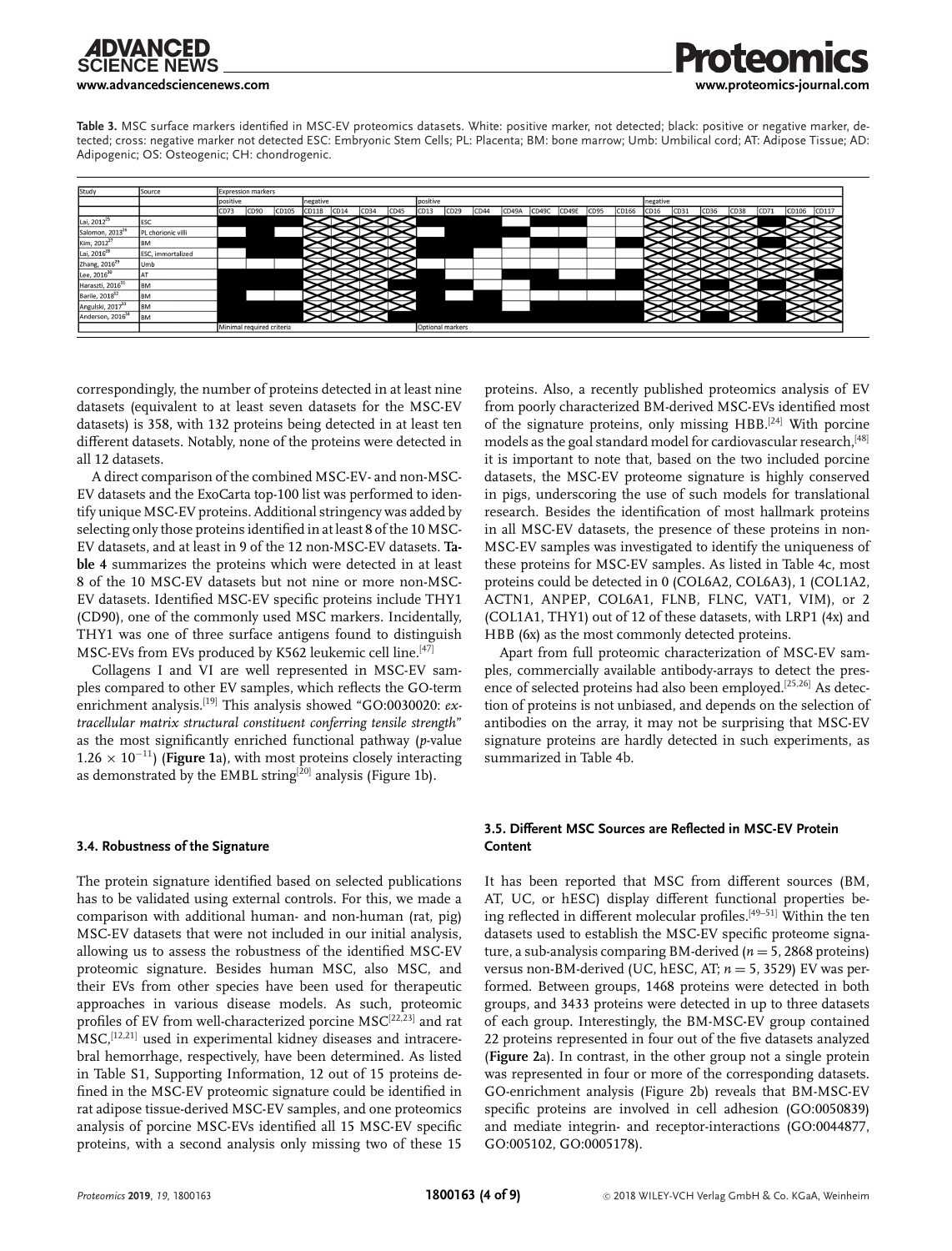# **CIFNCF NFWS**

**[www.advancedsciencenews.com](http://www.advancedsciencenews.com) [www.proteomics-journal.com](http://www.proteomics-journal.com)**

**Table 4.** a: MSC-EV hallmark proteins. b: Identification of MSC-EV hallmark proteins in other MSC-EV proteomics analyses. c: MSC-EV proteins in other EV.

| a            |          | b                 |              |               |                         |                        |                        |              | C              |  |
|--------------|----------|-------------------|--------------|---------------|-------------------------|------------------------|------------------------|--------------|----------------|--|
| ID           | detected | Rat <sup>20</sup> | $Pig^{21}$   | $Pig^{22}$    | MSC char. <sup>23</sup> | Ab Array <sup>24</sup> | Ab Array <sup>25</sup> | ID           | Detected       |  |
| COL1A1       | 9        | Col1a1            | COL1A1       | <b>COL1A1</b> | <b>COL1A1</b>           | n/a                    | n/a                    | COL1A1       | $\overline{2}$ |  |
| COL1A2       | 9        | Col1a2            | COL1A2       | COL1A2        | COL1A2                  | n/a                    | n/a                    | COL1A2       |                |  |
| LRP1         | 9        | Lrp1              | LRP1         | LRP1          | LRP1                    | LRP1                   | n/a                    | LRP1         | 4              |  |
| ACTN1        | 8        | Actn1             | ACTN1        | ACTN1         | ACTN1                   | n/a                    | n/a                    | ACTN1        |                |  |
| <b>ALDOC</b> | 8        | Aldoc             | <b>ALDOC</b> | <b>ALDOC</b>  | <b>ALDOC</b>            | <b>ALDOC</b>           | n/a                    | <b>ALDOC</b> |                |  |
| ANPEP        | 8        | Anpep             | <b>ANPEP</b> | <b>ANPEP</b>  | <b>ANPEP</b>            | <b>ANPEP</b>           | n/a                    | ANPEP        |                |  |
| COL6A1       | 8        | Col6a1            | COL6A1       | COL6A1        | COL6A1                  | n/a                    | n/a                    | COL6A1       |                |  |
| COL6A2       | 8        | Col6a2            | COL6A2       | COL6A2        | COL6A2                  | n/a                    | n/a                    | COL6A2       | 0              |  |
| COL6A3       | 8        | Col6a3            | COL6A3       | COL6A3        | COL6A3                  | n/a                    | n/a                    | COL6A3       | 0              |  |
| <b>FLNB</b>  | 8        | Flnb              | <b>FLNB</b>  | <b>FLNB</b>   | <b>FLNB</b>             | n/a                    | n/a                    | <b>FLNB</b>  |                |  |
| <b>FLNC</b>  | 8        | Flnc              | <b>FLNC</b>  | <b>FLNC</b>   | <b>FLNC</b>             | n/a                    | n/a                    | <b>FLNC</b>  | L              |  |
| <b>HBB</b>   | 8        | Hbb               | <b>HBB</b>   | <b>HBB</b>    | HBB                     | n/a                    | n/a                    | <b>HBB</b>   | 6              |  |
| THY1         | 8        | Thy 1             | THY1         | <b>THY1</b>   | THY1                    | THY1                   | n/a                    | THY1         | $\overline{2}$ |  |
| VAT1         | 8        | Vat1              | VAT1         | VAT1          | VAT1                    | n/a                    | n/a                    | VAT1         |                |  |
| <b>VIM</b>   | 8        | Vim               | <b>VIM</b>   |               | <b>VIM</b>              | n/a                    | n/a                    | VIM          |                |  |

Bold: present, italic: not detected.



**Figure 1.** Enriched signaling and structural interactions. MSC-EV hallmark proteins were analyzed for a) enriched GO-terms and b) protein–protein interactions.

# **4. Discussion**

Here, we compared public available protein profiles of MSC-EVs with proteome profiles of non-MSC-EV samples. Although there is a huge diversity in MSC sources and the methods of how MSC-EV were prepared, an MSC-EV specific protein signature has been identified. In addition, we identified 22 proteins which were exclusively found in profiles of BM-derived MSC-EVs but not in MSC-EV samples of non-BM-MSCs. The collection of the identified proteins should provide a helpful tool to improve the standardization of MSC-EV quality control analyses and might help to unravel potential mode of actions of corresponding EVs.

#### **4.1. MSC and MSC-EV Standardization**

With the recent developments in basic and translation MSC-EV research it is becoming evident that the broad diversity in experimental designs, and thus the apparent lack of harmonization, is hampering the overall comparability of reported pre-clinical MSC-EV data. To promote harmonization and the usage of more uniform MSCs, the ISCT formulated the "minimal criteria for defining multipotent mesenchymal stromal cells" in 2006.[17] Since then, these recommendations have been widely implemented, and accordingly, generally standardized MSC characterization is reported by most researchers (reviewed by Mushahary et al.[52]). Also for MSC-EV preparations, it remains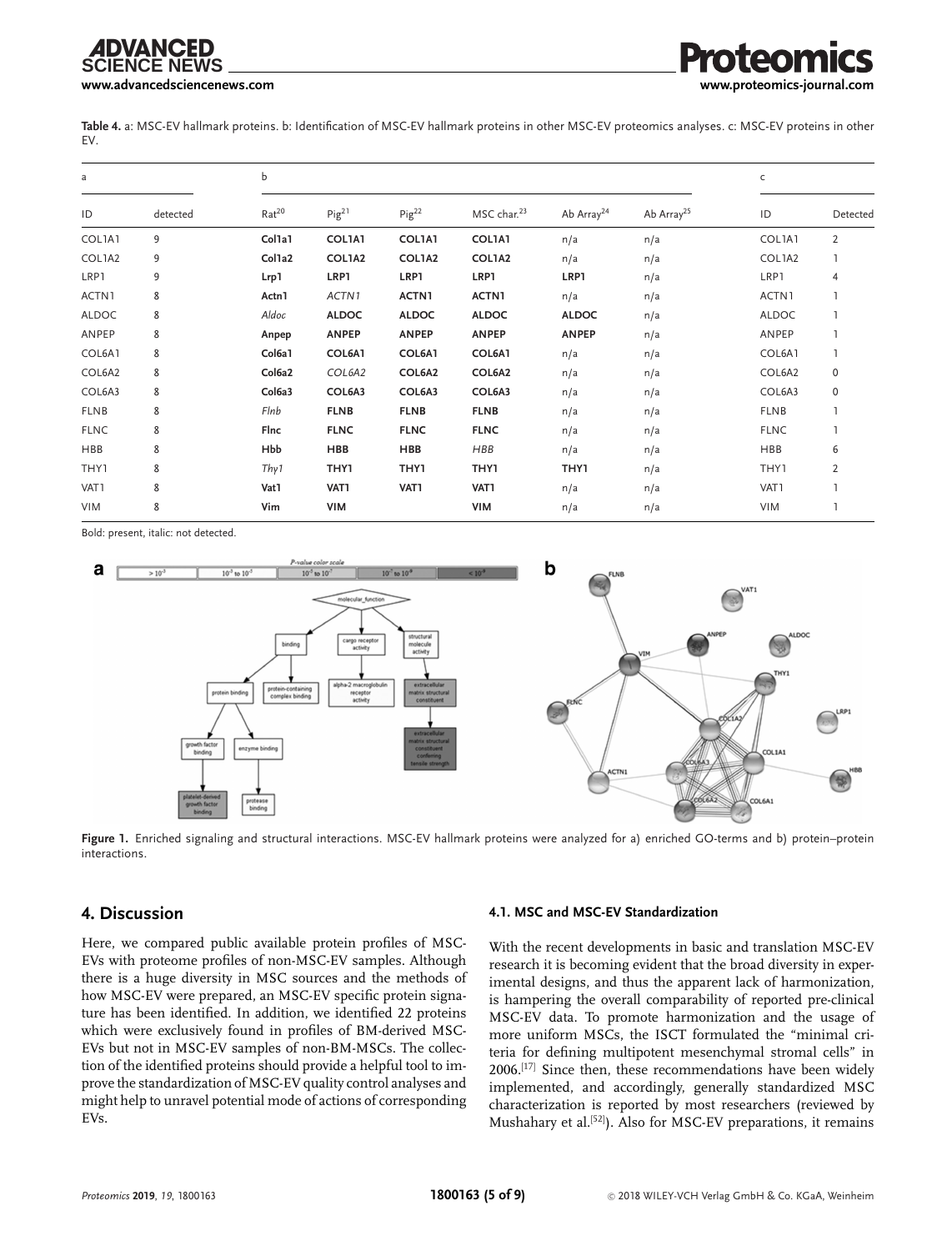

**[www.advancedsciencenews.com](http://www.advancedsciencenews.com) [www.proteomics-journal.com](http://www.proteomics-journal.com)**



**Figure 2.** BM-MSC-EV enriched proteins. a) Twenty-two proteins were exclusively detected in BM-MSC-EV, and b) GO-term enrichment analysis indicates that proteins involved in cell adhesion and integrin- and receptor-interactions are overrepresented in these EV samples.

crucial to well characterize the MSCs secreting the EVs to be prepared. Consequently, in our analysis to identify MSC-EV specific proteins, only datasets were considered if convincing MSC characterization data were provided.

Similarly, recommendations (MISEV) for (the description of ) the isolation procedure and characterization of EVs have been formulated by the International Society of Extracellular Vesicles (ISEV) in 2014,<sup>[53]</sup> and are continuously updated.<sup>[18]</sup> It is the intention of ISEV that EV researcher provide specific information on EV isolation and characterization. However, these recommendations do not favor certain method and are quite liberal. These recommendations are helpful in the rapidly expanding field of EV research in which an increasing plethora of methods and protocol variants are used to prepare EVs from different sources. Although only studies were considered here, which fulfill the recommendations of ISEV, MSC-EVs were prepared with different methods (tangential flow filtration, ultracentrifugation, HPLC, and combinations thereof). Still, as a common nominator, all MSC-EV fractions under consideration were reported to exert beneficial effects in respective preclinical models. Thus, the identified MSC-EV specific protein signature correlates very well with the functional properties of respective MSC-EV fractions. We consider that this signature will not only help to improve the quality assurance of novel MSC-EV preparations in the future, but may also help to unravel the MSC-EVs' mode of action.

#### **4.2. Robustness and Uniqueness of the MSC-EV Protein Signature**

For the identification of the MSC-EV proteome, LC-MS/MS proteomics data obtained from EV isolated using different methods and from different MSCs were used. During the process of dataset selection, the ten publications with their accompanying dataset we used for the initial analysis were the only papers that

complied with our restrictions. It is intriguing that despite the broad variety in isolation methods and MSC sources, a rather similar population of EVs appears to be isolated. As first control, the most identified proteins in these EV were compared to the ExoCarta top-100 EV proteins, demonstrating that 59 of 134 (44.0%) proteins identified in at least seven out of ten datasets are common EV proteins. Compared to the EV from non-MSC, where 73 out of 358 (20.4%) proteins detected in at least 9 out of 12 datasets, this is a strong indication that EV isolations were relatively properly performed, demonstrating the value of adherence to the MISEV guidelines.<sup>[18]</sup> Given the higher number of identifications in the non-MSC EV datasets, with 1.4 more identification on average, identifying 73% of the top 100 EV proteins is a similarly solid illustration of the value of the MISEV guidelines.

On the same hand, with an average of 1.4 times more identifications in the non-MSC-EV datasets, and the fact that the bulk of the common EV proteins are identified in most of these analyses, and all of the top 100 proteins are covered in the total amount of identification, it appears safe to assume that these combined datasets represent a common EV population, source cell-independent proteome. Interestingly, most MSC-EV hallmark proteins could be detected in just 0, 1, or 2 out of 12 of these datasets. As these datasets comprise on average 1.4 times the number of protein identifications compared to the MSC-EV datasets, we can safely conclude that our approach has led to the identification of a protein MSC-EV signature that can be considered both uniform and to a certain extend (with exception of LRP1 and HBB) unique.

#### **4.3. Implications for Function or Effect of MSC-EV**

The identification of a robust set of proteins specifically present in and on MSC-EV allows speculation on the role of these proteins in the therapeutic function of these vesicles. The most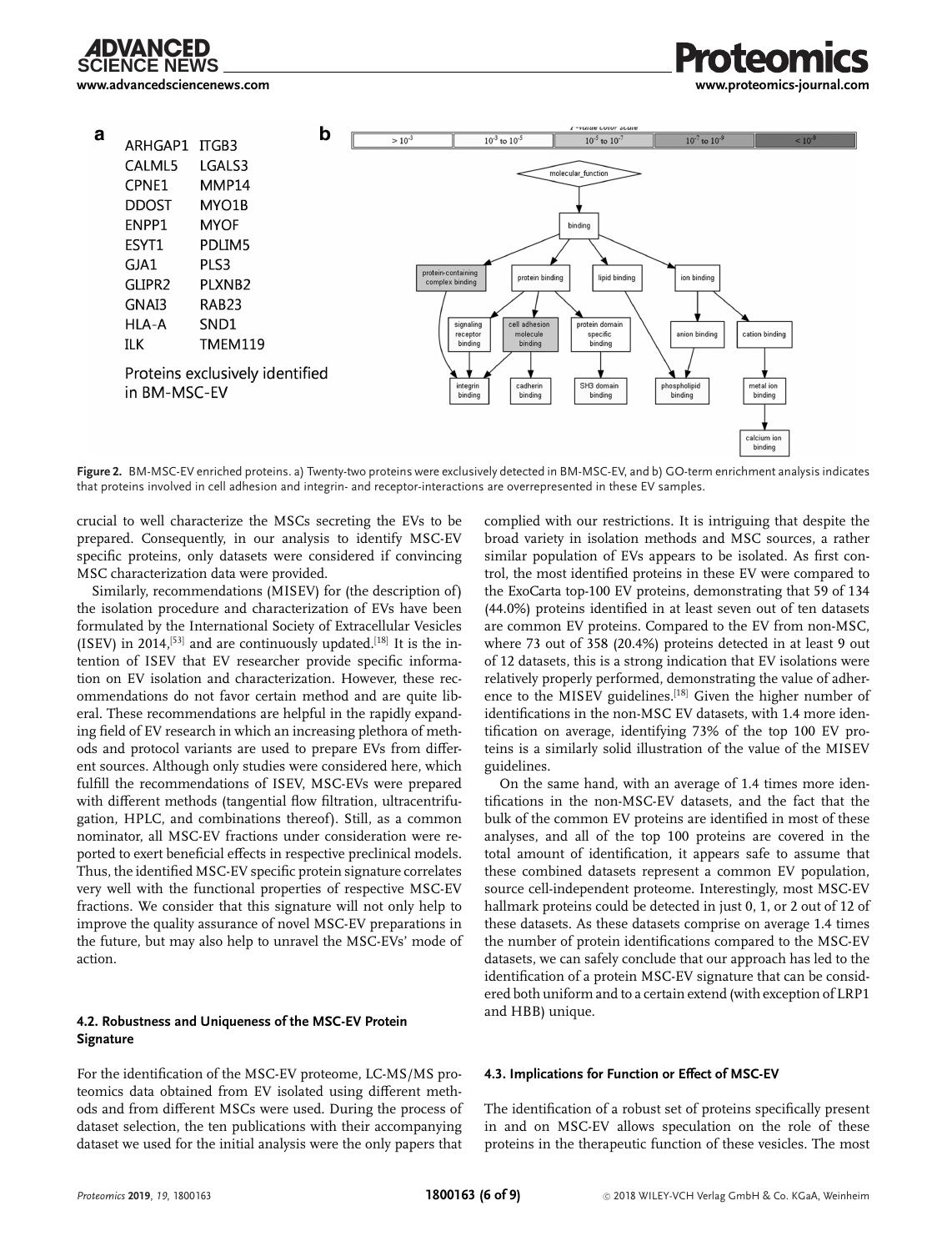striking characteristic of the protein signature, based on the String protein–protein interaction and GO-term enrichment analyses, is the significant abundance of collagens I and VI. Collagens are expressed as extracellular proteins and consist of large trimeric fibers. As such, the collagens identified in the proteomes of MSC-EV are presumably attached to the outer surface of these vesicles through their strong binding to collagen receptors. Integrins, the most common collagen-binding proteins, appear very common in MSC-EVs, with components of the collagen-binding pairs  $\alpha$ 1 $\beta$ 1,  $\alpha$ 2 $\beta$ 1,  $\alpha$ 10 $\beta$ 1, and  $\alpha$ 11 $\beta$ 1, namely ITGB1 (7x), ITGA2 (5x), ITGA11 (5x), and ITGA1 (3x) identified in many MSC-EV proteomics datasets, in contrast to other collagen binding proteins including nectins.<sup>[54]</sup> Potentially collagen 1 and 6 can directly and indirectly contribute to the therapeutic potential of MSC-EV. Collagen 6, for example, could have a direct antimicrobial effect through the activity of its von Willebrand factor type A-like domains.<sup>[55]</sup> Also, collagen 6, by influencing the ECM microenvironment, could skew macrophages to the regenerative M2 phenotype,<sup>[56]</sup> or stimulate fibroblast polarization and migration, as observed in tendon repair, through NG2 binding.<sup>[57]</sup> Collagen 1 and signaling peptides derived from this protein by hydrolysis have been demonstrated to reduce mucosal damage in ulcerative colitis by down-regulation of inflammatory cytokines.[58] Indirect effects of collagens would depend on the action of MSC-EV components, including proteins such as the proteasome complex<sup>[26]</sup> or miRNAs.<sup>[59]</sup> In such instances, the collagens on MSC-EV could enhance the uptake of MSC-EV at the site of injury through promoting directed and prolonged binding of MSC-EV in regions with up-regulated integrin expression, common at sites of injury or inflammation.<sup>[60]</sup>

Comparing the proteome content of BM-MSC-EV to non-BM-MSC-EV reveals an enrichment for cell- and protein-adhesion proteins in BM-MSC-EV according to the GO-enrichment analysis. This is in parallel to earlier descriptions of different molecular compositions of MSC from different sources<sup>[50,51]</sup> and their derived EV.[49] Direct analyses comparing the functionality of MSC-EV from MSC derived from different sources have never been described, but some speculation can be made based on comparisons of MSC from different sources. MSC from different sources, even from the same donor, show functional differences.[61,62] Additionally, the secretome of BM-MSCs appears better capable to stimulate angiogenesis and suppress of B-cell activation compared to the secretome of Umb-MSCs.<sup>[63,64]</sup> Although these findings may be explained by the observed differences in EV protein content, direct comparisons of the activities of isolated EV from MSC from various sources are required to draw any conclusions.

#### **4.4. Limitations**

Despite the thorough analysis we performed here, several limitations of our study can be addressed. Firstly, only ten studies on MSC-EV were included, mainly due to the inclusion criteria that were chosen. Unfortunately, in present times, this fact could limit in a high extent the applicability, confidence, or robustness of the results presented here. They are at this point insufficient when included in any prospective regulatory request or proposal for the use of MSC-EV products in humans, which would require



additional (targeted) proteomics analysis of specific MSC-EV preparations. Additionally, in none of the ten included publications size exclusion chromatography (SEC) was used as an EV isolation method. Proteomic profiles of MSC-EV isolated by SEC are likely to differ from those of MSC-EV isolated by ultracentrifugation, HPLC, tangential flow filtration, or precipitation, as SEC is likely to better remove overabundant soluble proteins compared to other techniques, resulting in relatively more pure EV preparations. Thus, comparative studies on SEC-isolated MSC-EV, with a strong focus on EV purity and potential contaminations will be required to verify our conclusions on MSC-EV cargo and their potential functional implications.<sup>[65,66]</sup>Furthermore, besides the mentioned variability in cell source, the harvesting time of the EV-containing conditioned medium shows great variability between studies, ranging from 24 h to 7 days. The optimal harvesting time may vary per EV-producing cell, and depends on a balance between high yield while preventing accumulation of unwanted substances such as apoptotic bodies, as nicely determined by Lee et al., who determined an optimal harvesting time of 48 h for their adipose tissue-derived MSC-EV.<sup>[31]</sup>

#### **4.5. Recommendations**

Based on the robust MSC-EV proteome signature that we were able to obtain from a concise and well-controlled analysis of published proteomics datasets, a standardized approach for the characterization and verification, a quality control, could be envisioned. As the protein signature comprises several membrane- and extracellular proteins, a multiplex bead capture flow cytometry approach,<sup>[67]</sup> for example, based on COL6A2 or COL6A3 and THY1 (CD90) could be envisioned as a standard, easy to use platform for MSC-EV quality control, either in a research or clinical setting. Alternatively, such proteins could be tested in sandwich immunoassays<sup>[68]</sup> or antibody arrays<sup>[69]</sup> adapted specifically for this purpose. Having such tools established would pave the way to a more standardized and controlled identification, characterization, and quality assessment of MSC-EV for therapeutic use, meaning a huge leap forward to the clinical application of such vesicles.

# **Supporting Information**

Supporting Information is available from the Wiley Online Library or from the author.

# **Acknowledgements**

The authors would like to thank Dr. Alfonso Eirin, Division of Nephrology & Hypertension, Mayo Clinic College of Medicine for providing detailed proteomic datasets, and Dr. Mario Gimona, Spinal Cord Injury & Tissue Regeneration Center Salzburg (SCI-TReCS), Paracelsus Medizinische Privatuniversität, for critical reading of the manuscript.

# **Conflict of Interest**

Sai Kiang Lim is founder of Paracrine Therapeutics and Vesiderm.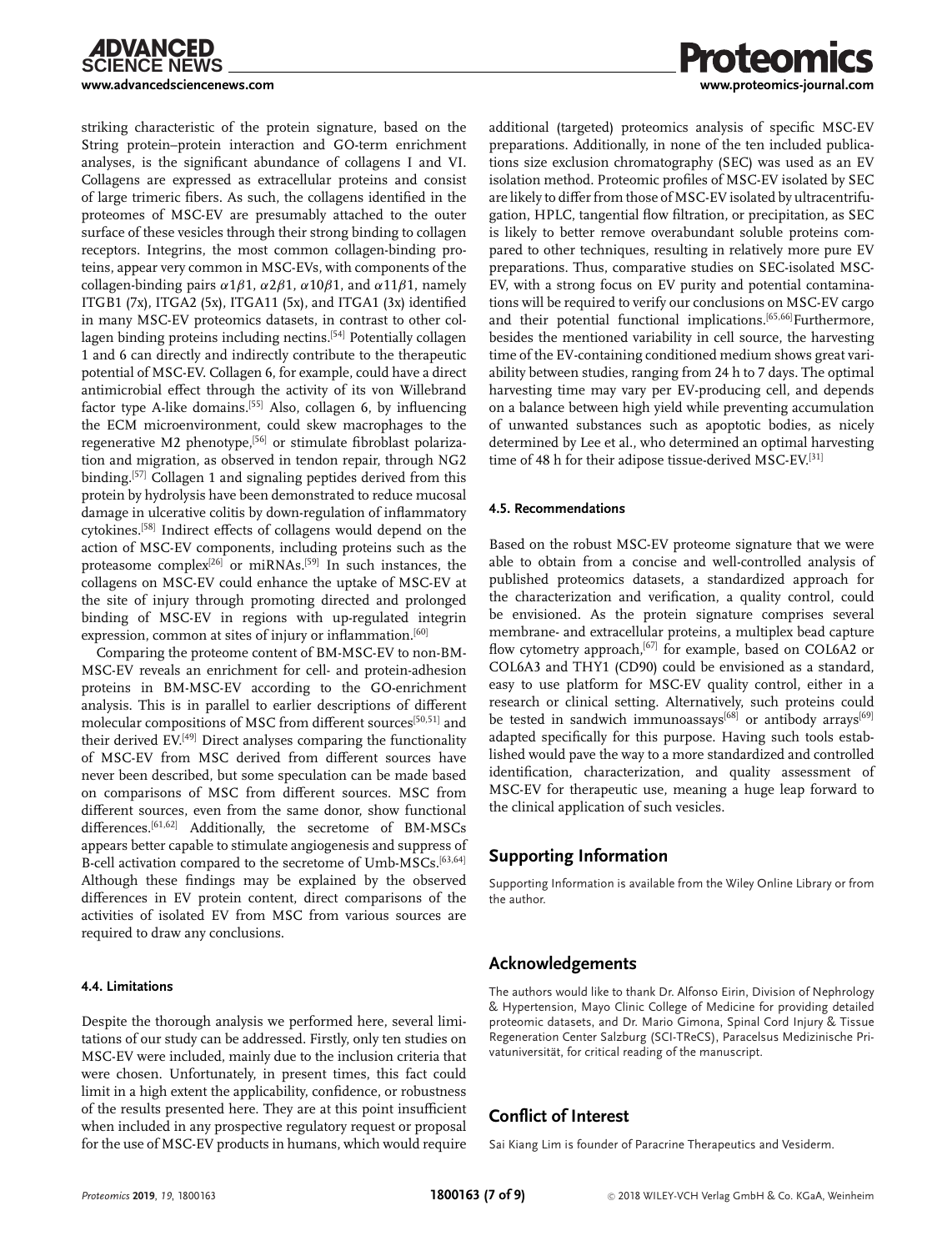**SCIENCE NEWS** 

**[www.advancedsciencenews.com](http://www.advancedsciencenews.com) [www.proteomics-journal.com](http://www.proteomics-journal.com)**

# **Keywords**

cell therapy, clinical translation, exosomes, standardization, stem cells

Received: September 12, 2018 Revised: November 15, 2018 Published online: January 4, 2019

- [1] M. Yanez-Mo, P. R. Siljander, Z. Andreu, A. B. Zavec, F. E. Borras, E. I. Buzas, K. Buzas, E. Casal, F. Cappello, J. Carvalho, E. Colas, S. A. Cordeiro-da, S. Fais, J. M. Falcon-Perez, I. M. Ghobrial, B. Giebel, M. Gimona, M. Graner, I. Gursel, M. Gursel, N. H. Heegaard, A. Hendrix, P. Kierulf, K. Kokubun, M. Kosanovic, V. Kralj-Iglic, E. M. Kramer-Albers, S. Laitinen, C. Lasser, T. Lener, et al. *J. Extracell. Vesicles.* **2015**, *4*, 27066.
- [2] M. Tkach, J. Kowal, C. Thery, *Philos. Trans. R. Soc. Lond B Biol. Sci.* **2018**, *373*, 20160479.
- [3] A. T. Reiner, K. W. Witwer, B. W. M. van Balkom, B. J. de, C. Brodie, R. L. Corteling, S. Gabrielsson, M. Gimona, A. G. Ibrahim, K. D. de, C. P. Lai, J. Lotvall, H. A. Del Portillo, I. G. Reischl, M. Riazifar, C. Salomon, H. Tahara, W. S. Toh, M. H. M. Wauben, V. K. Yang, Y. Yang, R. W. Y. Yeo, H. Yin, B. Giebel, E. Rohde, S. K. Lim, *Stem Cells Transl. Med.* **2017**, *6*, 1730.
- [4] T. Lener, M. Gimona, L. Aigner, V. Borger, E. Buzas, G. Camussi, N. Chaput, D. Chatterjee, F. A. Court, H. A. Del Portillo, L. O'Driscoll, S. Fais, J. M. Falcon-Perez, U. Felderhoff-Mueser, L. Fraile, Y. S. Gho, A. Gorgens, R. C. Gupta, A. Hendrix, D. M. Hermann, A. F. Hill, F. Hochberg, P. A. Horn, K. D. de, L. Kordelas, B. W. Kramer, E. M. Kramer-Albers, S. Laner-Plamberger, S. Laitinen, T. Leonardi, et al. *J. Extracell. Vesicles.* **2015**, *4*, 30087.
- [5] S. Bruno, C. Grange, M. C. Deregibus, R. A. Calogero, S. Saviozzi, F. Collino, L. Morando, A. Busca, M. Falda, B. Bussolati, C. Tetta, G. Camussi, *J. Am. Soc. Nephrol.* **2009**, *20*, 1053.
- [6] T. R. Doeppner, J. Herz, A. Gorgens, J. Schlechter, A. K. Ludwig, S. Radtke, M. K. de, P. A. Horn, B. Giebel, D. M. Hermann, *Stem Cells Transl. Med.* **2015**, *4*, 1131.
- [7] L. Timmers, S. K. Lim, F. Arslan, J. S. Armstrong, I. E. Hoefer, P. A. Doevendans, J. J. Piek, R. M. El Oakley, A. Choo, C. N. Lee, G. Pasterkamp, D. P. de Kleijn, *Stem Cell Res*. **2007**, *1*, 129.
- [8] R. C. Lai, F. Arslan, M. M. Lee, N. S. Sze, A. Choo, T. S. Chen, M. Salto-Tellez, L. Timmers, C. N. Lee, R. M. El Oakley, G. Pasterkamp, D. P. de Kleijn, S. K. Lim, *Stem Cell Res*. **2010**, *4*, 214.
- [9] S. Bruno, C. Grange, F. Collino, M. C. Deregibus, V. Cantaluppi, L. Biancone, C. Tetta, G. Camussi, *PLOS One* **2012**, *7*, e33115.
- [10] L. Kordelas, V. Rebmann, A. K. Ludwig, S. Radtke, J. Ruesing, T. R. Doeppner, M. Epple, P. A. Horn, D. W. Beelen, B. Giebel, *Leukemia* **2014**, *28*, 970.
- [11] E. Moisseiev, J. D. Anderson, S. Oltjen, M. Goswami, R. J. Zawadzki, J. A. Nolta, S. S. Park, *Curr. Eye Res.* **2017**, *42*, 1358.
- [12] L. Otero-Ortega, F. Laso-Garcia, M. D. Gomez-de Frutos, B. Rodriguez-Frutos, J. Pascual-Guerra, B. Fuentes, E. Diez-Tejedor, M. Gutierrez-Fernandez, *Sci. Rep.* **2017**, *7*, 44433.
- [13] I. L. Colao, R. Corteling, D. Bracewell, I. Wall, *Trends Mol. Med.* **2018**, *24*, 242.
- [14] M. Gimona, K. Pachler, S. Laner-Plamberger, K. Schallmoser, E. Rohde, *Int. J. Mol. Sci.* **2017**, *18*, E1190.
- [15] G. R. Willis, S. Kourembanas, S. A. Mitsialis, *Front Cardiovasc. Med.* **2017**, *4*, 63.
- [16] V. Borger, M. Bremer, R. Ferrer-Tur, L. Gockeln, O. Stambouli, A. Becic, B. Giebel, *Int. J. Mol. Sci.* **2017**, *18*, E1450.

[17] M. Dominici, B. K. Le, I. Mueller, I. Slaper-Cortenbach, F. Marini, D. Krause, R. Deans, A. Keating, D. Prockop, E. Horwitz, *Cytotherapy*. **2006**, *8*, 315.

iteomics

- [18] K. W. Witwer, C. Soekmadji, A. F. Hill, M. H. Wauben, E. I. Buzas, V. D. Di, J. M. Falcon-Perez, C. Gardiner, F. Hochberg, I. V. Kurochkin, J. Lotvall, S. Mathivanan, R. Nieuwland, S. Sahoo, H. Tahara, A. C. Torrecilhas, A. M. Weaver, H. Yin, L. Zheng, Y. S. Gho, P. Quesenberry, C. Thery, *J. Extracell. Vesicles.* **2017**, *6*, 1396823.
- [19] E. Eden, R. Navon, I. Steinfeld, D. Lipson, Z. Yakhini, *BMC Bioinformatics* **2009**, *10*, 48.
- [20] M. C. von, L. J. Jensen, M. Kuhn, S. Chaffron, T. Doerks, B. Kruger, B. Snel, P. Bork, *Nucleic Acids Res*. **2007**, *35*, D358-D362.
- [21] L. Otero-Ortega, M. C. Gomez de Frutos, F. Laso-Garcia, B. Rodriguez-Frutos, E. Medina-Gutierrez, J. A. Lopez, J. Vazquez, E. Diez-Tejedor, M. Gutierrez-Fernandez, *J. Cereb. Blood Flow Metab.* **2018**, *38*, 767.
- [22] A. Eirin, X. Y. Zhu, A. S. Puranik, J. R. Woollard, H. Tang, S. Dasari, A. Lerman, A. J. van Wijnen, L. O. Lerman, *PLOS One* **2017**, *12*, e0174303.
- [23] A. Eirin, X. Y. Zhu, A. S. Puranik, J. R. Woollard, H. Tang, S. Dasari, A. Lerman, A. J. van Wijnen, L. O. Lerman, *Sci. Rep.* **2016**, *6*, 36120.
- [24] D. C. Nguyen, H. C. Lewis, C. Joyner, V. Warren, H. Xiao, H. T. Kissick, R. Wu, J. Galipeau, F. E. Lee, *J. Extracell. Vesicles.* **2018**, *7*, 1463778.
- [25] F. Collino, M. Pomatto, S. Bruno, R. S. Lindoso, M. Tapparo, W. Sicheng, P. Quesenberry, G. Camussi, *Stem Cell Rev*. **2017**, *13*, 226.
- [26] R. C. Lai, S. S. Tan, B. J. Teh, S. K. Sze, F. Arslan, D. P. de Kleijn, A. Choo, S. K. Lim, *Int. J. Proteomics.* **2012**, *2012*, 971907.
- [27] C. Salomon, J. Ryan, L. Sobrevia, M. Kobayashi, K. Ashman, M. Mitchell, G. E. Rice, *PLOS One* **2013**, *8*, e68451.
- [28] H. S. Kim, D. Y. Choi, S. J. Yun, S. M. Choi, J. W. Kang, J. W. Jung, D. Hwang, K. P. Kim, D. W. Kim, *J. Proteome. Res.* **2012**, *11*, 839.
- [29] R. C. Lai, S. S. Tan, R. W. Yeo, A. B. Choo, A. T. Reiner, Y. Su, Y. Shen, Z. Fu, L. Alexander, S. K. Sze, S. K. Lim, *J. Extracell. Vesicles.* **2016**, *5*, 29828.
- [30] B. Zhang, Y. Shi, A. Gong, Z. Pan, H. Shi, H. Yang, H. Fu, Y. Yan, X. Zhang, M. Wang, W. Zhu, H. Qian, W. Xu, *Stem Cells* **2016**, *34*, 2485.
- [31] J. Y. Lee, E. Kim, S. M. Choi, D. W. Kim, K. P. Kim, I. Lee, H. S. Kim, *Sci. Rep.* **2016**, *6*, 33038.
- [32] R. A. Haraszti, M. C. Didiot, E. Sapp, J. Leszyk, S. A. Shaffer, H. E. Rockwell, F. Gao, N. R. Narain, M. DiFiglia, M. A. Kiebish, N. Aronin, A. Khvorova, *J. Extracell. Vesicles.* **2016**, *5*, 32570.
- [33] L. Barile, E. Cervio, V. Lionetti, G. Milano, A. Ciullo, V. Biemmi, S. Bolis, C. Altomare, M. Matteucci, S. D. Di, F. Brambilla, T. E. Fertig, T. Torre, S. Demertzis, P. Mauri, T. Moccetti, G. Vassalli, *Cardiovasc. Res.* **2018**, *114*, 992.
- [34] A. B. Angulski, L. G. Capriglione, M. Batista, B. H. Marcon, A. C. Senegaglia, M. A. Stimamiglio, A. Correa, *Stem Cell Rev*. **2017**, *13*, 244.
- [35] J. D. Anderson, H. J. Johansson, C. S. Graham, M. Vesterlund, M. T. Pham, C. S. Bramlett, E. N. Montgomery, M. S. Mellema, R. L. Bardini, Z. Contreras, M. Hoon, G. Bauer, K. D. Fink, B. Fury, K. J. Hendrix, F. Chedin, S. El-Andaloussi, B. Hwang, M. S. Mulligan, J. Lehtio, J. A. Nolta, *Stem Cells* **2016**, *34*, 601.
- [36] Q. Lian, E. Lye, Y. K. Suan, T. E. Khia Way, M. Salto-Tellez, T. M. Liu, N. Palanisamy, R. M. El Oakley, E. H. Lee, B. Lim, S. K. Lim, *Stem Cells* **2007**, *25*, 425.
- [37] T. S. Chen, F. Arslan, Y. Yin, S. S. Tan, R. C. Lai, A. B. Choo, J. Padmanabhan, C. N. Lee, D. P. de Kleijn, S. K. Lim, *J. Transl. Med.* **2011**, *9*, 47.
- [38] C. Qiao, W. Xu, W. Zhu, J. Hu, H. Qian, Q. Yin, R. Jiang, Y. Yan, F. Mao, H. Yang, X. Wang, Y. Chen, *Cell Biol. Int.* **2008**, *32*, 8.
- [39] H. S. Sohn, J. S. Heo, H. S. Kim, Y. Choi, H. O. Kim, *Cytotherapy*. **2013**, *15*, 460.